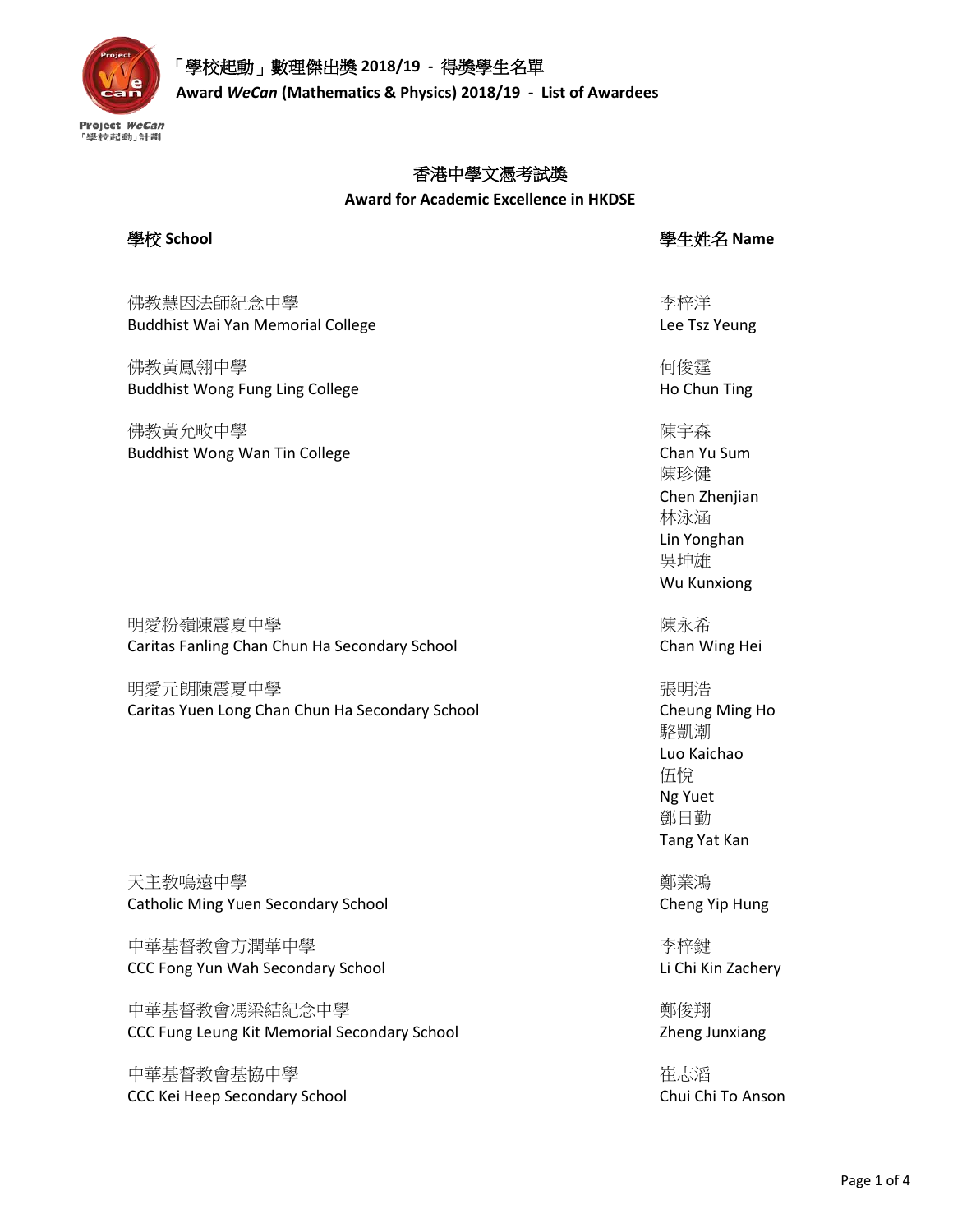

| 潮州會館中學                                                                                    | 楊詩迪                                              |
|-------------------------------------------------------------------------------------------|--------------------------------------------------|
| Chiu Chow Association Secondary School                                                    | Yeung Sze Dick                                   |
| 鐘聲慈善社胡陳金枝中學                                                                               | 李紫霞                                              |
| Chung Sing Benevolent Society Mrs Aw Boon Haw Secondary School                            | Li Tsz Ha                                        |
| 香海正覺蓮社佛教正覺中學                                                                              | 張志升                                              |
| HHCKLA Buddhist Ching Kok Secondary School                                                | Zhang Zhisheng                                   |
| 香港聖公會何明華會督中學                                                                              | 范德鎮                                              |
| HKSKH Bishop Hall Secondary School                                                        | Fan Dezen                                        |
| 香港道教聯合會圓玄學院第一中學<br>HKTA The Yuen Yuen Institute No. 1 Secondary School                    | 黃可莹<br><b>Huang Keying</b><br>吳穎欣<br>Ng Wing Yan |
| 香港道教聯合會圓玄學院第三中學                                                                           | 蔡子極                                              |
| HKTA The Yuen Yuen Institute No. 3 Secondary School                                       | Choi Tsz Kik                                     |
| 高雷中學                                                                                      | 李煥群                                              |
| Ko Lui Secondary School                                                                   | Li Huanqun                                       |
| 麗澤中學<br>Lai Chack Middle School                                                           | 黃偉業<br><b>Huang Weiye</b><br>嚴安<br>Yan An        |
| 李求恩紀念中學                                                                                   | 秦博陽                                              |
| Lee Kau Yan Memorial School                                                               | Qin Boyang                                       |
| 嶺南中學<br>Lingnan Secondary School                                                          | 黃嘉琪<br>Wong Ka Ki<br>袁梓耀<br>Yuen Tsz Yiu         |
| 馬錦明慈善基金馬陳端喜紀念中學<br>Ma Kam Ming Charitable Foundation<br>Ma Chan Duen Hey Memorial College | 葉達智<br>Yip Tat Chi                               |
| 閩僑中學<br>Man Kiu College                                                                   | 戴展培<br>Dai Zhanpei<br>黃鉻賢                        |

Huang Mingxian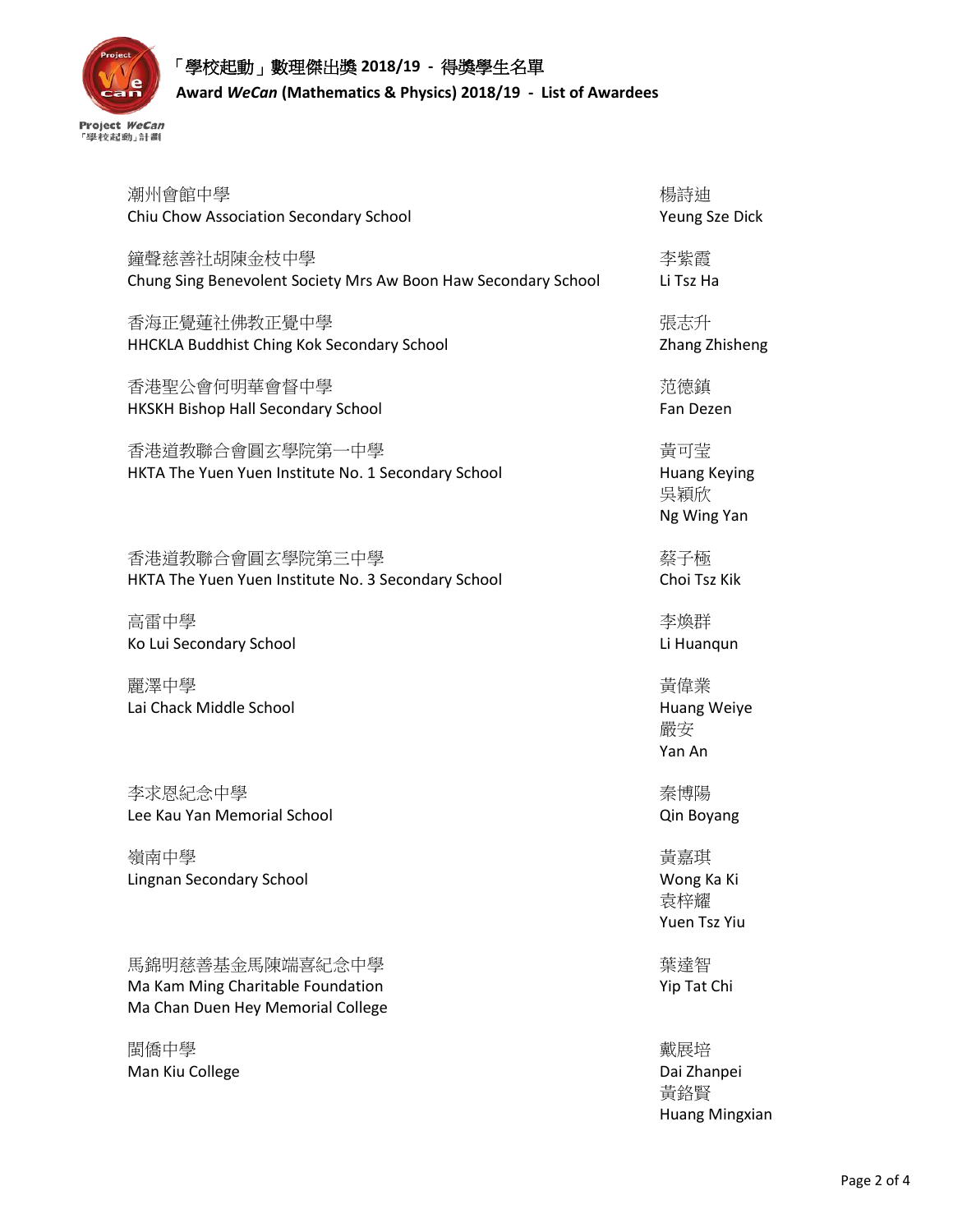| 五育中學<br>Ng Yuk Secondary School                               | 陳子介<br>Chen Zijie     |
|---------------------------------------------------------------|-----------------------|
|                                                               |                       |
| 加拿大神召會嘉智中學                                                    | 鄧稀芬                   |
| PAOC Ka Chi Secondary School                                  | Deng Xifen            |
|                                                               |                       |
| 新會商會中學                                                        | 賴文龍                   |
| San Wui Commercial Society Secondary School                   | Lai Man Lung          |
|                                                               |                       |
| 聖公會聖三一堂中學                                                     | 陳嘉維                   |
| S.K.H. Holy Trinity Church Secondary School                   | Chan Ka Wai Charles   |
|                                                               | 李詠怡                   |
|                                                               | Lee Wing Yi           |
|                                                               | 華誠灝                   |
|                                                               | Wa Shing Ho           |
|                                                               |                       |
| 聖芳濟各書院                                                        | 彭少江                   |
| St. Francis of Assisi's College                               | Pang Siu Kong         |
|                                                               | 鄧嘉麟                   |
|                                                               | Tang Ka Lun           |
| 香港道教聯合會青松中學                                                   | 謝雪心                   |
| The Hong Kong Taoist Association Ching Chung Secondary School | <b>Tse Suet Sum</b>   |
|                                                               |                       |
| 循道衛理聯合教會李惠利中學                                                 | 李旭森                   |
| The Methodist Lee Wai Lee College                             | Li Xusen              |
| 圓玄學院妙法寺內明陳呂重德紀念中學                                             | 林欣彤                   |
| The Yuen Yuen Institute MFBM Nei Ming                         | Lin Xintong           |
| Chan Lui Chung Tak Memorial College                           | 曾梓桐                   |
|                                                               | <b>Tsang Tsz Tung</b> |
|                                                               |                       |
| 東華三院郭一葦中學                                                     | 李泳琦                   |
| TWGHs Kwok Yat Wai College                                    | Lee Wing Kei          |
|                                                               |                       |
| 東華三院邱金元中學                                                     | 謝昊軒                   |
| <b>TWGHs Yow Kam Yuen College</b>                             | Tse Ho Hin            |
|                                                               |                       |
| 仁濟醫院靚次伯紀念中學                                                   | 李梓暉                   |
| Yan Chai Hospital Lan Chi Pat Memorial Secondary School       | Li Zihui              |
|                                                               | 趙俊杰                   |

Zhao Junjie